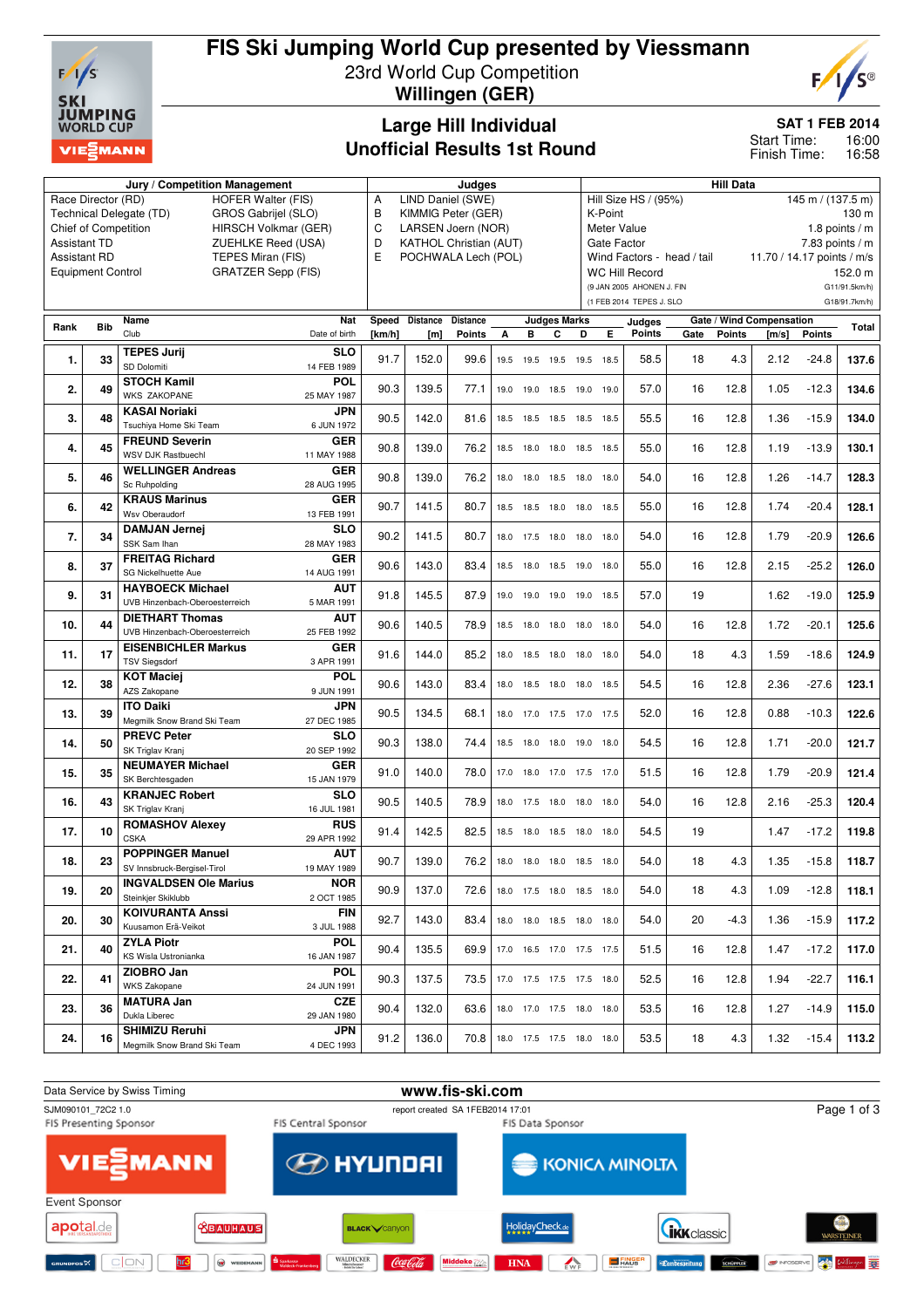

# **FIS Ski Jumping World Cup presented by Viessmann** 23rd World Cup Competition **Willingen (GER)**



### **Large Hill Individual Unofficial Results 1st Round**

**SAT 1 FEB 2014**

16:00 16:58 Start Time: Finish Time:

| Rank | <b>Bib</b>     | <b>Distance</b><br><b>Distance</b><br><b>Judges Marks</b><br>Name<br>Nat<br>Speed |                           |        |       |               |      | Judges    |           | Gate / Wind Compensation |      |               | Total |        |       |               |       |
|------|----------------|-----------------------------------------------------------------------------------|---------------------------|--------|-------|---------------|------|-----------|-----------|--------------------------|------|---------------|-------|--------|-------|---------------|-------|
|      |                | Club                                                                              | Date of birth             | [km/h] | [m]   | <b>Points</b> | A    | B         | C         | D                        | E    | <b>Points</b> | Gate  | Points | [m/s] | <b>Points</b> |       |
| 25.  | 29             | <b>KRAFT Stefan</b><br>SV Schwarzach-Salzburg                                     | <b>AUT</b><br>13 MAY 1993 | 91.8   | 136.0 | 70.8          |      | 18.0 17.5 |           | 18.0 18.0 18.0           |      | 54.0          | 20    | $-4.3$ | 0.84  | $-9.8$        | 110.7 |
| 26.  | 28             | <b>AHONEN Janne</b><br>Lahden Hiihtoseura                                         | FIN<br>11 MAY 1977        | 92.4   | 140.0 | 78.0          | 17.0 | 16.0      | 17.5 17.5 |                          | 18.0 | 52.0          | 20    | $-4.3$ | 1.37  | $-16.0$       | 109.7 |
| 27.  | 26             | <b>WANK Andreas</b><br>WSV Oberhof 05                                             | <b>GER</b><br>18 FEB 1988 | 92.2   | 137.0 | 72.6          | 18.0 | 18.0      | 18.0      | 18.0                     | 18.0 | 54.0          | 20    | $-4.3$ | 1.13  | $-13.2$       | 109.1 |
| 28.  | 32             | <b>KOFLER Andreas</b><br>SV Innsbruck-Bergisel-Tirol                              | <b>AUT</b><br>17 MAY 1984 | 91.7   | 140.0 | 78.0          | 18.5 | 18.0      | 18.0      | 18.0                     | 18.0 | 54.0          | 19    |        | 1.97  | $-23.0$       | 109.0 |
| 29.  | 5              | <b>STJERNEN Andreas</b><br>Sprova <sub>IL</sub>                                   | <b>NOR</b><br>30 JUL 1988 | 91.8   | 134.5 | 68.1          |      | 18.0 17.5 |           | 18.0 18.0 17.5           |      | 53.5          | 19    |        | 1.14  | $-13.3$       | 108.3 |
| 30.  | 18             | <b>WATASE Yuta</b><br>Megmilk Snow Brand Ski Team                                 | <b>JPN</b><br>8 AUG 1982  | 91.6   | 133.5 | 66.3          | 18.0 | 17.0      | 18.0      | 18.0                     | 18.0 | 54.0          | 18    | 4.3    | 1.40  | $-16.4$       | 108.2 |
| 31.  | 27             | <b>JANDA Jakub</b><br>Dukla Liberec                                               | <b>CZE</b><br>27 APR 1978 | 91.7   | 137.5 | 73.5          | 17.5 | 17.0      | 18.0      | 17.5                     | 18.0 | 53.0          | 20    | $-4.3$ | 1.37  | $-16.0$       | 106.2 |
| 32.  | 24             | <b>DESCHWANDEN Gregor</b><br>Horw                                                 | SUI<br>27 FEB 1991        | 91.5   | 128.0 | 56.4          | 17.0 | 17.0      | 16.5      | 17.0                     | 17.0 | 51.0          | 18    | 4.3    | 0.52  | $-6.1$        | 105.6 |
| 33.  | 47             | <b>AMMANN Simon</b><br>SSC Toggenburg                                             | SUI<br>25 JUN 1981        | 90.7   | 128.0 | 56.4          |      | 16.5 16.0 |           | 17.5 16.0 16.0           |      | 48.5          | 16    | 12.8   | 1.04  | $-12.2$       | 105.5 |
| 34.  | 15             | <b>KUBACKI Dawid</b><br>TS Wisla Zakopane                                         | POL<br>12 MAR 1990        | 91.5   | 128.0 | 56.4          | 17.0 | 16.5      |           | 17.0 17.5 17.5           |      | 51.5          | 18    | 4.3    | 0.60  | $-7.0$        | 105.2 |
| 35.  | 25             | <b>NAGLIC Tomaz</b><br>SSK Alpina Ziri                                            | <b>SLO</b><br>18 JUL 1989 | 91.8   | 136.5 | 71.7          | 18.0 | 16.5      | 17.5      | 17.0                     | 17.5 | 52.0          | 20    | $-4.3$ | 1.23  | $-14.4$       | 105.0 |
| 36.  | 1              | <b>KOUDELKA Roman</b><br><b>LSK Lomnice nad Popelkov</b>                          | <b>CZE</b><br>9 JUL 1989  | 91.1   | 133.5 | 66.3          | 19.0 | 17.5      | 18.0      | 18.0                     | 17.5 | 53.5          | 19    |        | 1.27  | $-14.9$       | 104.9 |
| 37.  | 19             | <b>DEZMAN Nejc</b><br>SK Triglav Kranj                                            | <b>SLO</b><br>7 DEC 1992  | 91.8   | 131.0 | 61.8          |      | 17.5 17.0 |           | 17.0 18.0 18.0           |      | 52.5          | 18    | 4.3    | 1.24  | $-14.5$       | 104.1 |
| 38.  | 8              | <b>HULA Stefan</b><br><b>WKS Zakopane</b>                                         | POL<br>29 SEP 1986        | 91.1   | 132.0 | 63.6          |      | 17.5 16.5 |           | 17.0 17.5 17.5           |      | 52.0          | 19    |        | 1.20  | $-14.0$       | 101.6 |
| 39.  | 22             | <b>HVALA Jaka</b><br>Ssk Ponikve                                                  | <b>SLO</b><br>15 JUL 1993 | 90.8   | 127.5 | 55.5          | 17.0 | 16.5      | 16.5 17.0 |                          | 17.0 | 50.5          | 18    | 4.3    | 1.03  | $-12.1$       | 98.2  |
| 40.  | $\overline{2}$ | <b>NURMSALU Kaarel</b><br>Skiclub Telemark                                        | <b>EST</b><br>30 APR 1991 | 91.4   | 132.0 | 63.6          | 17.0 | 16.5      | 16.5      | 17.0 17.5                |      | 50.5          | 19    |        | 1.50  | $-17.6$       | 96.5  |
| 41.  | 11             | <b>MUOTKA OIII</b><br>Lahti Ski Club                                              | <b>FIN</b><br>14 JUL 1988 | 90.8   | 125.0 | 51.0          | 16.5 | 16.5      |           | 16.0 17.0 17.0           |      | 50.0          | 17    | 8.6    | 1.13  | $-13.2$       | 96.4  |
| 42.  | 21             | <b>FETTNER Manuel</b><br>SV Innsbruck-Bergisel-Tirol                              | <b>AUT</b><br>17 JUN 1985 | 91.2   | 128.0 | 56.4          |      | 16.5 17.0 |           | 16.5 17.0 17.0           |      | 50.5          | 18    | 4.3    | 1.30  | $-15.2$       | 96.0  |
| 43.  | 7              | <b>ROENSEN Atle Pedersen</b><br>Eidsvoll IF                                       | <b>NOR</b><br>13 AUG 1988 | 91.2   | 129.0 | 58.2          | 17.5 | 17.0      |           | 17.5 17.5 17.0           |      | 52.0          | 19    |        | 1.23  | $-14.4$       | 95.8  |
| 44.  | 14             | <b>KORNILOV Denis</b><br>Sdushor N. Novgorod Dinamo                               | <b>RUS</b><br>17 AUG 1986 | 90.9   | 124.5 | 50.1          | 17.0 | 17.0      | 16.5      | 17.0 17.0                |      | 51.0          | 18    | 4.3    | 0.92  | $-10.8$       | 94.6  |
| 45.  | 4              | <b>COLLOREDO Sebastian</b><br>G.S. Fiamme Gialle                                  | <b>ITA</b><br>9 SEP 1987  | 91.3   | 128.0 | 56.4          | 17.0 | 16.5      | 16.5      | 17.0                     | 17.0 | 50.5          | 19    |        | 1.09  | $-12.8$       | 94.1  |
| 46.  | 12             | <b>JOHANSSON Robert</b><br>Soere Aal IL                                           | <b>NOR</b><br>23 MAR 1990 | 91.0   | 127.0 | 54.6          |      | 16.5 16.5 |           | 16.5 16.5 17.0           |      | 49.5          | 18    | 4.3    | 1.29  | $-15.1$       | 93.3  |
| 47.  | 9              | <b>HEISKANEN Sami</b><br>Puijon Hiihtoseura                                       | <b>FIN</b><br>14 OCT 1991 | 91.4   | 126.0 | 52.8          |      | 16.5 16.5 |           | 16.5 17.0 17.0           |      | 50.0          | 19    |        | 0.98  | $-11.5$       | 91.3  |
| 48.  | 3              | <b>HAUER Joachim</b><br><b>Bekkelaget SK</b>                                      | <b>NOR</b><br>2 FEB 1991  | 90.1   | 126.0 | 52.8          | 17.0 | 16.5      | 17.0      | 17.5 17.0                |      | 51.0          | 19    |        | 1.45  | $-17.0$       | 86.8  |
| 49.  | 6              | <b>CIKL Martin</b><br>Dukla Liberec                                               | <b>CZE</b><br>17 AUG 1987 | 91.4   | 122.0 | 45.6          | 16.5 | 16.5      | 16.0      | 16.5                     | 16.5 | 49.5          | 19    |        | 1.59  | $-18.6$       | 76.5  |
| 50.  | 13             | <b>HAJEK Antonin</b><br>Dukla Liberec                                             | <b>CZE</b><br>12 FEB 1987 | 90.1   | 105.0 | 15.0          |      | 14.5 14.0 |           | 14.0 14.5 14.0           |      | 42.5          | 18    | 4.3    | 1.09  | $-12.8$       | 49.0  |